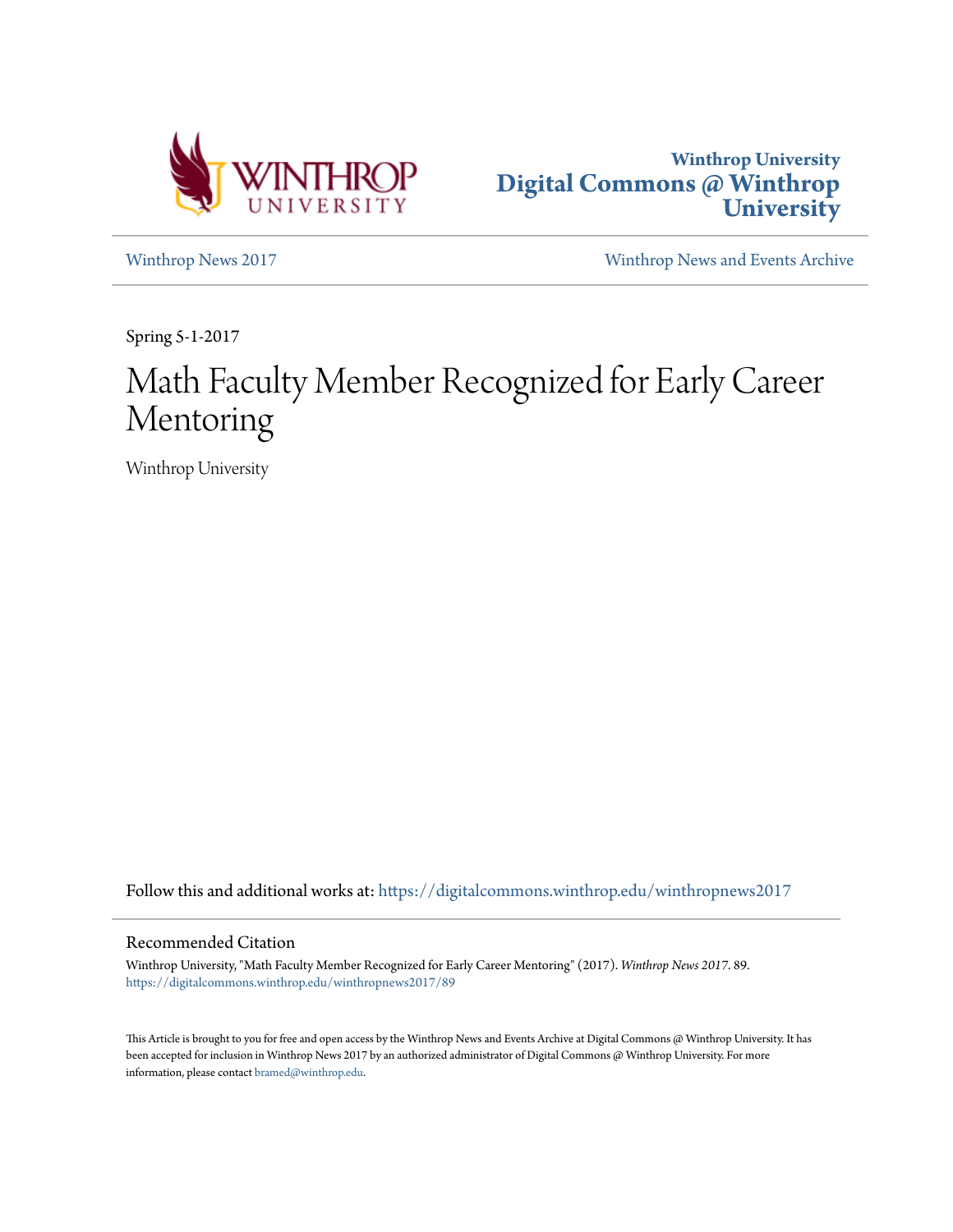



### **ABOUT ADMISSIONS & AID ACADEMICS STUDENT**

**O** SHARE 上脸身。

All News Archives

RSS News Feeds

Winthrop in the News

## **AFFAIRS ATHLETICS GIVING** 05/01/2017 **Math Faculty Member Recognized for Early Career Mentoring**

### **Quick Facts**

**Zach Abernathy, an assistant professor of** mathematics, recently received the 2017 Early Career Faculty Mentoring Award from the Mathematics and Computer Science Division of the Council on Undergraduate Research.  $\blacksquare$  This national award is given to a mathematics or computer science professor in recognition of outstanding mentoring of students in undergraduate research.



ROCK HILL, SOUTH CAROLINA – One of Winthrop University's junior mathematics faculty members impressed his peers with his outstanding efforts in guiding students to conduct undergraduate research and in writing grants to enhance the university's summer research experience.

Zach Abernathy Zach Abernathy, an assistant professor of mathematics, recently received the **2017 Early Career Faculty Mentoring Award from the Mathematics and Computer Science Division** of the **Council on Undergraduate Research**. This national award is given to a mathematics or computer science professor in recognition of outstanding

mentoring of students in undergraduate research.

A Winston-Salem, North Carolina native, Abernathy joined the Winthrop faculty in 2011.

"My passion for this work stems from the transformative experiences I witness in my students as a result of their research: they learn perseverance, gain self-esteem, develop an improved work ethic and love of learning, and become confident that they can use their skills and education to make a difference," Abernathy said. "I am so grateful to my institution and my colleagues for helping me get to this point as a research mentor, and I look forward to continuing these experiences with students and colleagues for many years to come."

**Abernathy** has served as a mentor for 38 different students on 21 distinct research projects. These include informal research seminars, mathematical research competitions, honors theses, the **2012 internally funded Research Experience in Mathematics**, the **2014-16 National Science Foundation-funded Research Experience for Undergraduates** and the **McNair Scholars Program**, among others.

His work with students has led to 40 student presentations at various conferences, two honors theses, two publications with student co-authors in professional journals and two student-authored publications in undergraduate research journals.

His goal is for the students to develop independent learning skills and confidence in themselves and to embrace ownership of the experience through creating models, running code in Mathematica or other appropriate software, proving interesting mathematical discoveries, interpreting predictions of the model, and writing up the results. He also asks his students to give bi-weekly oral presentations to one another and submit written updates so to improve their communication skills.

As a bonus, he said, students become more polished presenters at conferences, and their written reports evolve into natural rough drafts for article submissions.

Abernathy and his Winthrop colleagues have applied for grants to help fund students' summer research experiences, beginning small with a \$1,350 grant from **Duke Energy** to an **NSF-funded**